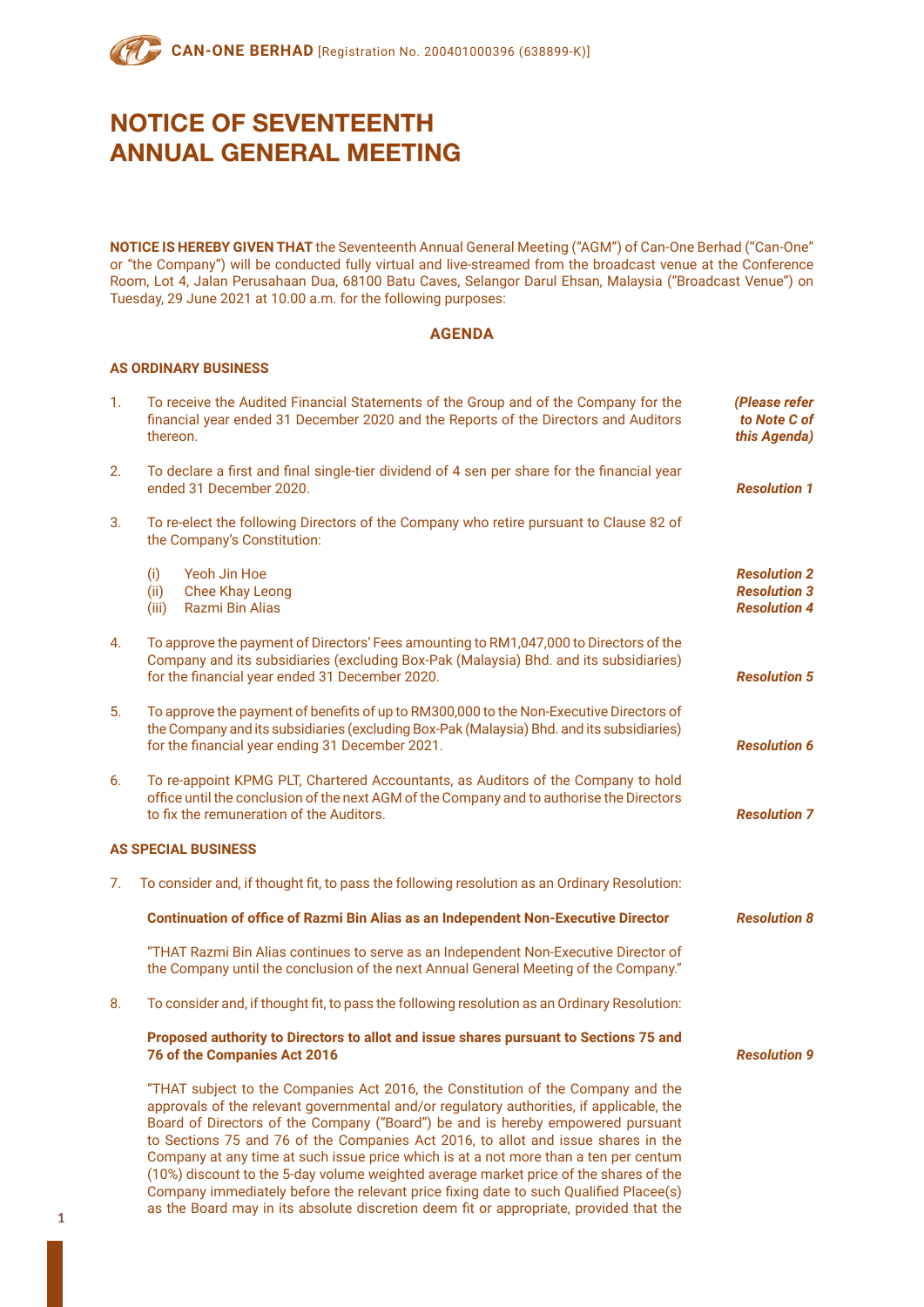aggregate number of shares issued pursuant to this resolution does not exceed ten per centum (10%) of the total number of issued shares in the Company for the time being (excluding treasury shares), and upon such other additional terms and conditions (if any) to be determined by the Board. For the purposes of this resolution, "Qualified Placee(s)" shall refer to persons who are not (in accordance with Paragraph 6.04(c) of the Main Market Listing Requirements of Bursa Malaysia Securities Berhad) (a) a director, major shareholder or chief executive of the Company or a holding company of the Company (if applicable), or person(s) connected with such director, major shareholder or chief executive; or (b) nominee corporations, unless the names of the ultimate beneficiaries are disclosed. Qualified Placees shall also be person(s) or party(ies) who/which qualify under Schedules 6 and 7 of the Capital Markets and Services Act 2007;

THAT such authority if/when passed shall constitute an authority for the issue of shares with prior shareholders' approval in a general meeting of the precise terms and conditions of the issue;

THAT such authority shall continue to be in force until:

- (i) the conclusion of the next Annual General Meeting ("AGM") of the Company, at which time it shall lapse, unless by ordinary resolution passed at that Meeting, the authority is renewed, either unconditionally or subject to conditions; or
- (ii) the expiration of the period within which the next AGM of the Company is required by law to be held; or
- (iii) revoked or varied by ordinary resolution passed by the shareholders of the Company in a general meeting,

### whichever occurs first;

AND THAT the Board be and is empowered to apply for and obtain the approval for the listing of and quotation for the additional shares so issued on Bursa Malaysia Securities Berhad."

9. To consider and, if thought fit, to pass the following resolution as an Ordinary Resolution:

### **Proposed renewal of authority for the Company to purchase its own shares**

"THAT subject to compliance with the Companies Act 2016, the Main Market Listing Requirements ("MMLR") of Bursa Malaysia Securities Berhad ("Bursa Securities"), the Company's Constitution and all other applicable laws, guidelines, rules and regulations, the Company be and is hereby authorised to purchase such number of ordinary shares in the Company as may be determined by the Board of Directors of the Company ("Board") from time to time through Bursa Securities upon such terms and conditions as the Board may deem fit and expedient in the interest of the Company, provided that:

- (i) the aggregate number of shares to be purchased pursuant to this resolution shall not exceed ten per centum (10%) of the total number of issued shares in the Company as at the date of the share buy-back;
- (ii) an aggregate amount of the funds not exceeding the retained profits of the Company as at the date of the share buy-back, be utilised by the Company for the purchase of its own shares; and
- (iii) the shares of the Company to be purchased may be cancelled, retained as treasury shares, distributed as dividends or resold on Bursa Securities, or a combination of any of the above, at the absolute discretion of the Board;

## *Resolution 10*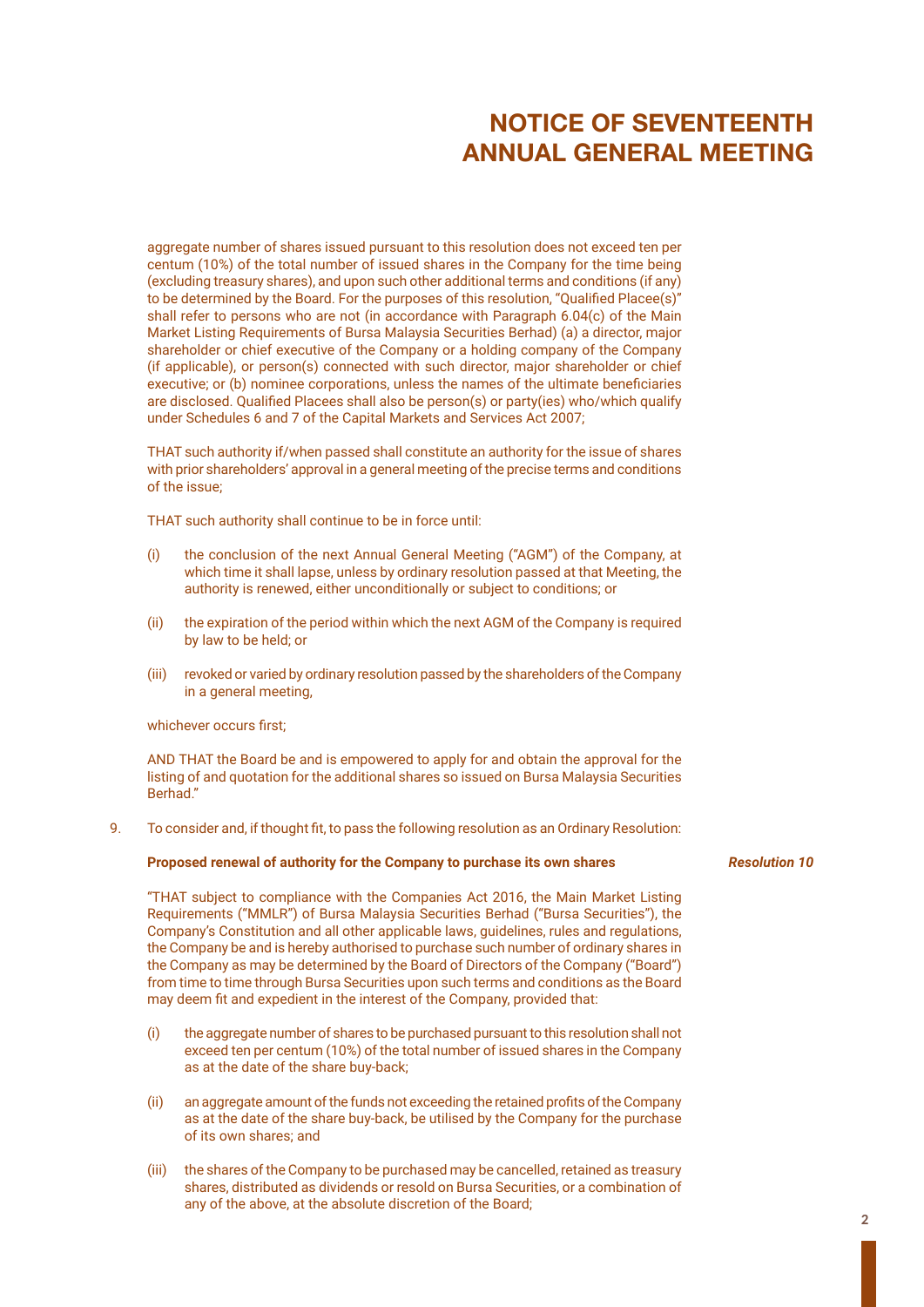AND THAT the authority conferred by this resolution will commence immediately upon the passing of this resolution and will continue to be in force until:

- (i) the conclusion of the next Annual General Meeting ("AGM") of the Company, at which time it shall lapse, unless by ordinary resolution passed at that Meeting, the authority is renewed, either unconditionally or subject to conditions; or
- (ii) the expiration of the period within which the next AGM of the Company is required by law to be held; or
- (iii) revoked or varied by ordinary resolution passed by the shareholders of the Company in a general meeting,

whichever occurs first but not so as to prejudice the completion of purchase(s) by the Company before the aforesaid expiry date and, in any event, in accordance with the provisions of the MMLR of Bursa Securities or any other relevant authorities;

AND FURTHER THAT the Board be and is hereby authorised to do all such acts and things and to take all such steps as it deems fit, necessary, expedient and/or appropriate in order to complete and give full effect to the purchase by the Company of its own shares with full powers to assent to any condition, modification, variation and/or amendment as may be required or imposed by the relevant authorities."

10. To consider and, if thought fit, to pass the following resolution as an Ordinary Resolution:

### **Proposed renewal of mandate for the Company and its subsidiaries to enter into recurrent related party transactions of a revenue or trading nature**

*Resolution 11*

"THAT, subject always to the Main Market Listing Requirements of Bursa Malaysia Securities Berhad, approval be and is hereby given for the Company and its subsidiaries to enter into the recurrent related party transactions of a revenue or trading nature as set out in Section 2.4 of Part B of the Company's Circular to Shareholders dated 28 April 2021 provided that:

- (i) such transactions are necessary for the day-to-day operations of the Company and/or its subsidiaries and are carried out in the ordinary course of business on normal commercial terms and on terms not more favourable to the parties with which such recurrent transactions are to be entered into than those generally available to the public and are not to the detriment of the minority shareholders of the Company; and
- (ii) the mandate is subject to annual renewal and disclosure is made in the annual report of the aggregate value of transactions conducted pursuant to the mandate during the financial year;

AND THAT the mandate conferred by this resolution shall continue to be in force until:

- (i) the conclusion of the next Annual General Meeting ("AGM") of the Company, at which time it will lapse, unless by ordinary resolution passed at that Meeting, the authority is renewed; or
- (ii) the expiration of the period within which the next AGM of the Company after the date it is required to be held pursuant to Section 340(2) of the Companies Act 2016 ("the Act") (but shall not extend to such extension as may be allowed pursuant to Section 340(4) of the Act); or
- (iii) revoked or varied by ordinary resolution passed by the shareholders of the Company in a general meeting;

whichever is earlier;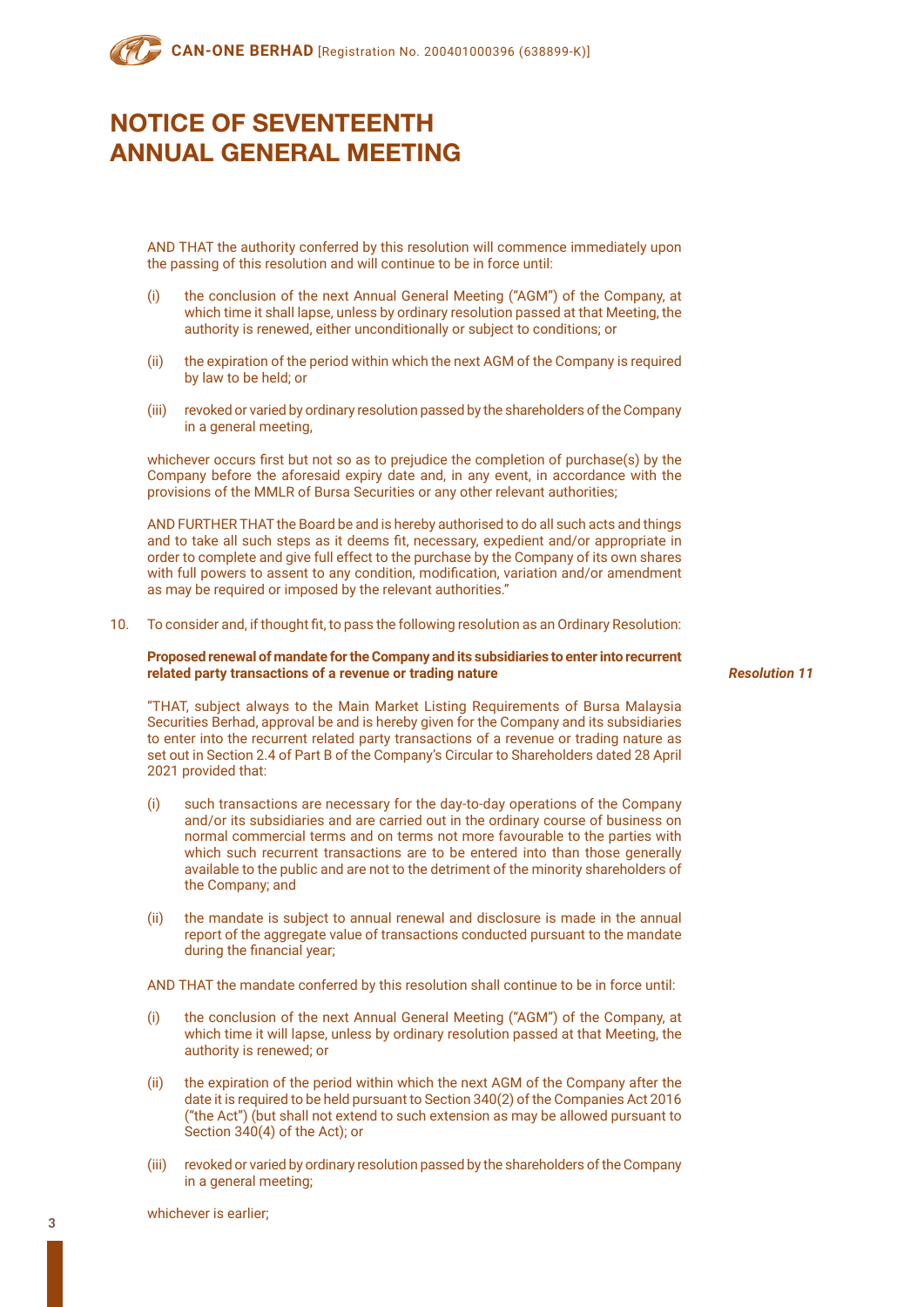AND FURTHER THAT the Board of Directors of the Company be and is hereby authorised to complete and to do all such acts and things (including executing all such documents as may be required) as it may consider expedient or necessary to give effect to the transactions contemplated and/or authorised by this resolution."

11. To transact any other business of which due notice shall have been given in accordance with the Company's Constitution and/or the Companies Act 2016.

## **NOTICE OF DIVIDEND PAYMENT AND DIVIDEND ENTITLEMENT DATE**

**NOTICE IS HEREBY GIVEN THAT** a first and final single-tier dividend of 4 sen per share in respect of the financial year ended 31 December 2020 ("Dividend"), if approved by shareholders at the Seventeenth Annual General Meeting of the Company, will be paid to shareholders on 30 July 2021. The entitlement date for the Dividends shall be 19 July 2021.

Shareholders will be entitled to the Dividend only in respect of:

- (a) shares transferred into their Securities Account before 4.30 p.m. on 19 July 2021, for transfers; and
- (b) shares bought on Bursa Malaysia Securities Berhad on a cum entitlement basis according to the Rules of Bursa Malaysia Securities Berhad.

By Order of the Board of Directors

**TAN BEE KENG SSM PC No. 201908002597 MAICSA 0856474**

**KWONG SHUK FONG SSM PC No. 202008002178 MAICSA 7032330** Company Secretaries

Petaling Jaya Selangor Darul Ehsan **Malaysia** 28 April 2021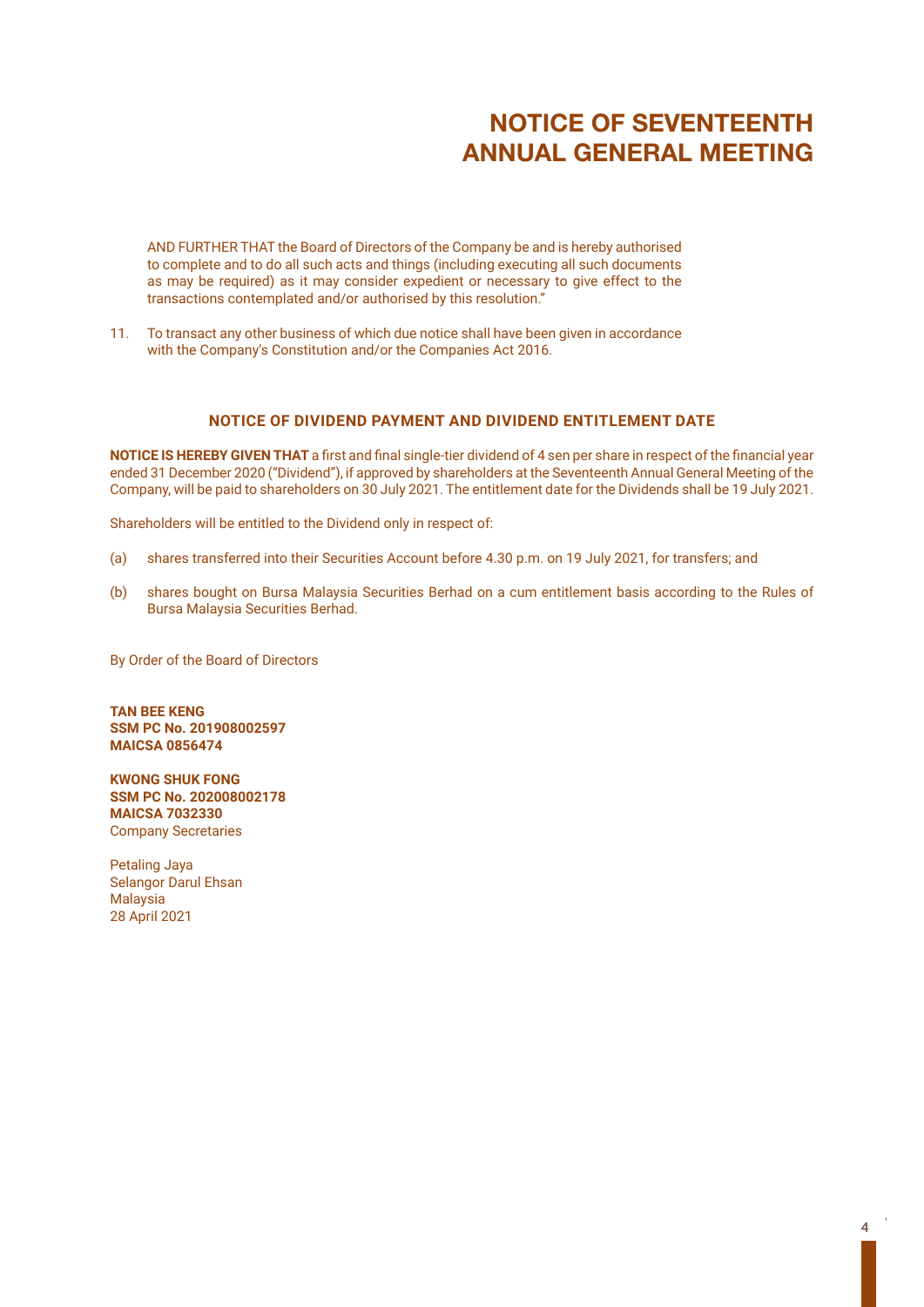*Notes:*

### *(A) GENERAL MEETING RECORD OF DEPOSITORS*

*Only a depositor whose name appears on the General Meeting Record of Depositors as at 21 June 2021 shall be entitled to participate at the Seventeenth AGM of the Company or appoint proxy(ies) to participate and vote in his/her stead.*

### *(B) MODE OF MEETING AND PROXY*

*(i) The venue of the Seventeenth AGM of the Company is strictly a Broadcast Venue as the conduct of the Seventeenth AGM of the Company will be fully virtual and live-streamed. The Broadcast Venue is also for the purpose of complying*  with Section 327(2) of the Companies Act 2016 which requires the Chairman of the meeting to be present at the main *venue of the meeting.*

*Members will not be allowed to attend the Seventeenth AGM of the Company in person at the Broadcast Venue on the day of the Meeting.*

*Members are to attend, speak (including posing questions to the Board of Directors ("Board") via real time submission of typed texts) and vote (collectively, "participate") remotely at the Seventeenth AGM of the Company via the Remote Participation and Voting ("RPV") facilities provided by Tricor Investor & Issuing House Services Sdn. Bhd. ("Tricor" or "TIIH") through its TIIH Online website at https://tiih.online. Please follow the Procedures for RPV facilities in the Administrative Details for the Seventeenth AGM.*

- *(ii) A member of the Company entitled to participate at the Seventeenth AGM of the Company is entitled to appoint not more than 2 proxies of his/her own choice to participate in his/her stead. A proxy may but need not be a member of the Company. Where a member appoints more than 1 proxy, the member shall specify the proportion of his/her shareholding to be represented by each proxy, failing which, the appointment shall be invalid.*
- *(iii) Where a member of the Company is an Authorised Nominee as defined under the Securities Industry (Central Depositories) Act 1991, it may appoint not more than 2 proxies in respect of each Securities Account it holds with ordinary shares of the Company standing to the credit of the said Securities Account to participate at the Seventeenth AGM of the Company. Where a member of the Company is an Exempt Authorised Nominee ("EAN") which holds ordinary shares in the Company for multiple beneficial owners in 1 securities account ("Omnibus Account"), such EAN may appoint multiple proxies in respect of each Omnibus Account it holds. In both cases, such appointment shall be invalid unless the Authorised Nominee or EAN specifies the proportion of its shareholdings to be represented by each proxy it has appointed.*
- *(iv) The instrument appointing a proxy shall be in writing under the hand of the appointor or his/her attorney duly authorised*  in writing or if the appointor is a corporation, under its common seal or signed by its attorney duly authorised in writing *or by 2 officers, 1 of whom shall be a director, on behalf of the corporation. Any alteration to the instrument appointing a proxy must be initialled.*
- *(v) A member who has appointed a proxy or attorney or authorised representative to attend, speak and vote at this Seventeenth AGM via RPV facilities must request his/her proxy to register himself/herself for RPV facilities at TIIH Online website at https://tiih.online. Please follow the Procedures for RPV facilities in the Administrative Details for the Seventeenth AGM.*
- *(vi) The appointment of a proxy may be made in hard copy form or by electronic form and must be deposited with/received by the Company's Share Registrar, Tricor, not less than 48 hours before the time appointed for holding the Seventeenth AGM of the Company or any adjournment thereof, and in the case of a poll, not less than 24 hours before the time appointed for the taking of the poll, otherwise the person so named shall not be entitled to vote in respect thereof.*
- *(vii) In the case of an appointment made in hard copy form, the Proxy Form, together with the power of attorney (if any) under which it is signed or a notarially certified copy of that power or authority, must be deposited with Tricor at Unit 32-01, Level 32, Tower A, Vertical Business Suite, Avenue 3, Bangsar South, No. 8, Jalan Kerinchi, 59200 Kuala Lumpur, Wilayah Persekutuan, Malaysia or alternatively, the Customer Service Centre at Unit G-3, Ground Floor, Vertical Podium, Avenue 3, Bangsar South, No. 8, Jalan Kerinchi, 59200 Kuala Lumpur, Wilayah Persekutuan, Malaysia.*
- *(viii) In the case of appointment by electronic form, the Proxy Form must be electronically lodged with the Company's Share Registrar, Tricor via TIIH Online at https://tiih.online. Please refer to the Administrative Details for the Seventeenth AGM on the procedures for electronic lodgement of Proxy Form via TIIH Online.*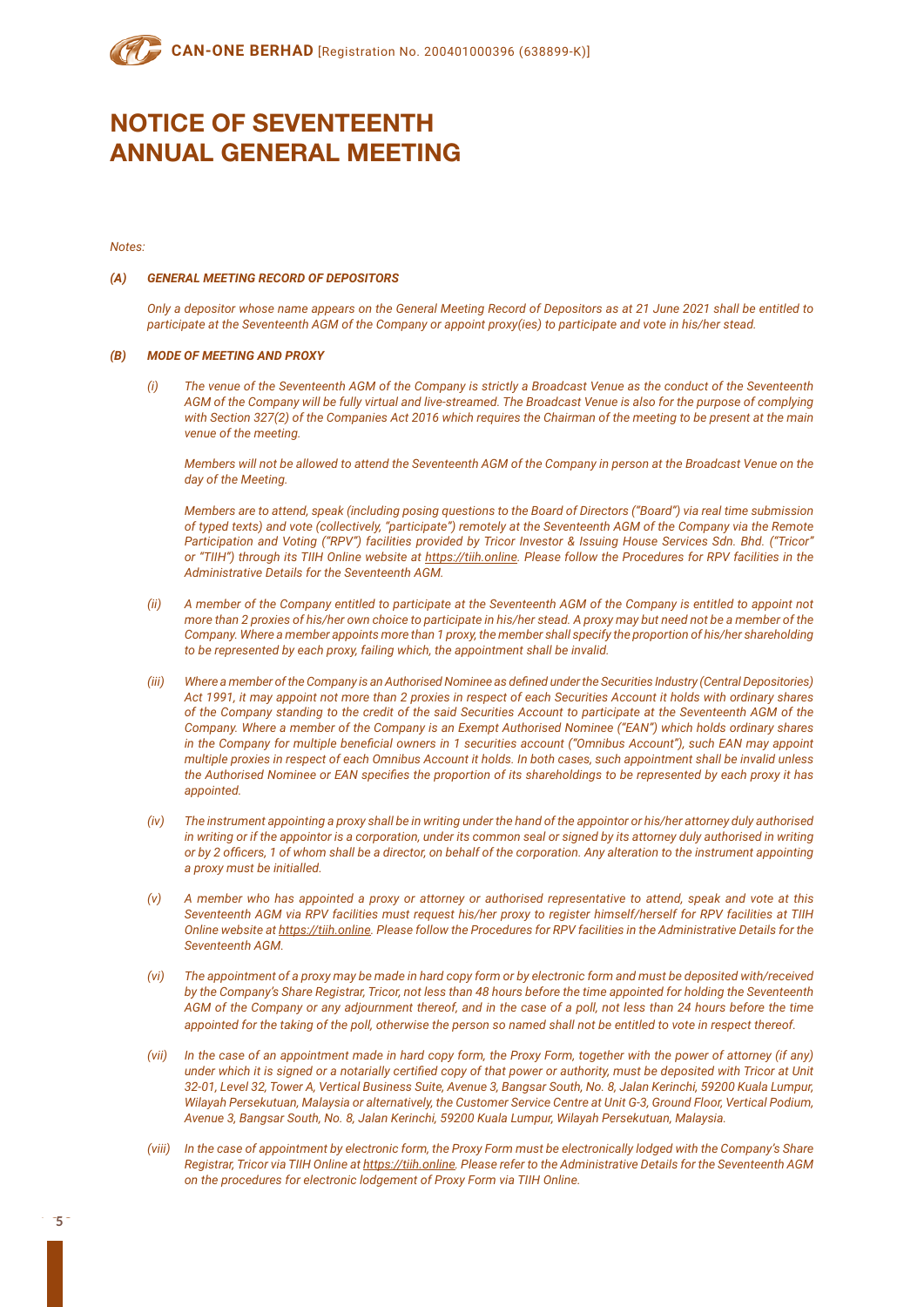### *(C) AUDITED FINANCIAL STATEMENTS*

*This agenda item is meant for discussion only as under the provision of Section 340(1) of the Companies Act 2016, the audited financial statements do not require a formal approval of the members. Hence, this item will not be put forward for voting.*

### *(D) POLL VOTING*

*Pursuant to Paragraph 8.29A(1) of the Main Market Listing Requirements of Bursa Malaysia Securities Berhad ("Bursa Securities"), all the resolutions set out in this Notice will be put to the vote by way of poll. Independent Scrutineers will be appointed to verify the results of the poll.*

### *(E) PERSONAL DATA PRIVACY*

*By submitting an instrument appointing a proxy(ies) and/or representative(s) to attend, speak and vote at the forthcoming Seventeenth AGM of the Company and/or any adjournment thereof, a member of the Company:*

- *(i) consents to the collection, use and disclosure of the member's personal data by the Company (or its agents or service providers) for the purpose of the processing and administration by the Company (or its agents or service providers) of proxies and representatives appointed for the Seventeenth AGM of the Company (including any adjournment thereof) and the preparation and compilation of the attendance lists, minutes and other documents relating to the Seventeenth AGM of the Company (including any adjournment thereof), and in order for the Company (or its agents or service providers) to comply with any applicable laws, listing rules, regulations and/or guidelines (collectively, the "Purposes");*
- *(ii) warrants that where the member discloses the personal data of the member's proxy(ies) and/or representative(s) to the Company (or its agents or service providers), the member has obtained the prior consent of such proxy(ies) and/ or representative(s) for the collection, use and disclosure by the Company (or its agents or service providers) of the personal data of such proxy(ies) and/or representative(s) for the Purposes; and*
- *(iii) agrees that the member will indemnify the Company in respect of any penalty, claim, demand, loss and damage as a result of the member's breach of warranty.*

### *(F) EXPLANATORY NOTES ON SPECIAL BUSINESS*

### *Ordinary Resolution 8 - Continuation of office of Razmi Bin Alias as Independent Non-Executive Director*

*Practice 4.2 of the Malaysian Code on Corporate Governance provides that shareholders' approval can be sought in the event that the Company intends for an independent director who has served in that capacity for more than 9 years, to continue to act as Independent Director of the Company.*

*The Board is recommending to the shareholders for Independent Non-Executive Director Razmi Bin Alias, who will serve a cumulative term of 9 years by 16 July 2021, to continue to serve as Independent Non-Executive Director of the Company. The Board, after having assessed the independence of Razmi Bin Alias, recommends that he continues to serve as an Independent Non-Executive Director based on the following reasons:*

- *(i) he fulfils the criteria stated under the definition of "Independent Director" as defined in the Main Market Listing Requirements of Bursa Securities and he is able to provide proper check and balance thus bringing an element of objectivity to the Board;*
- *(ii) he actively participated in Board's and Board Committees' deliberations and decision making in an objective and independent manner; and*
- *(iii) he has devoted sufficient time and attention to his professional obligations for informed and balanced decision making.*